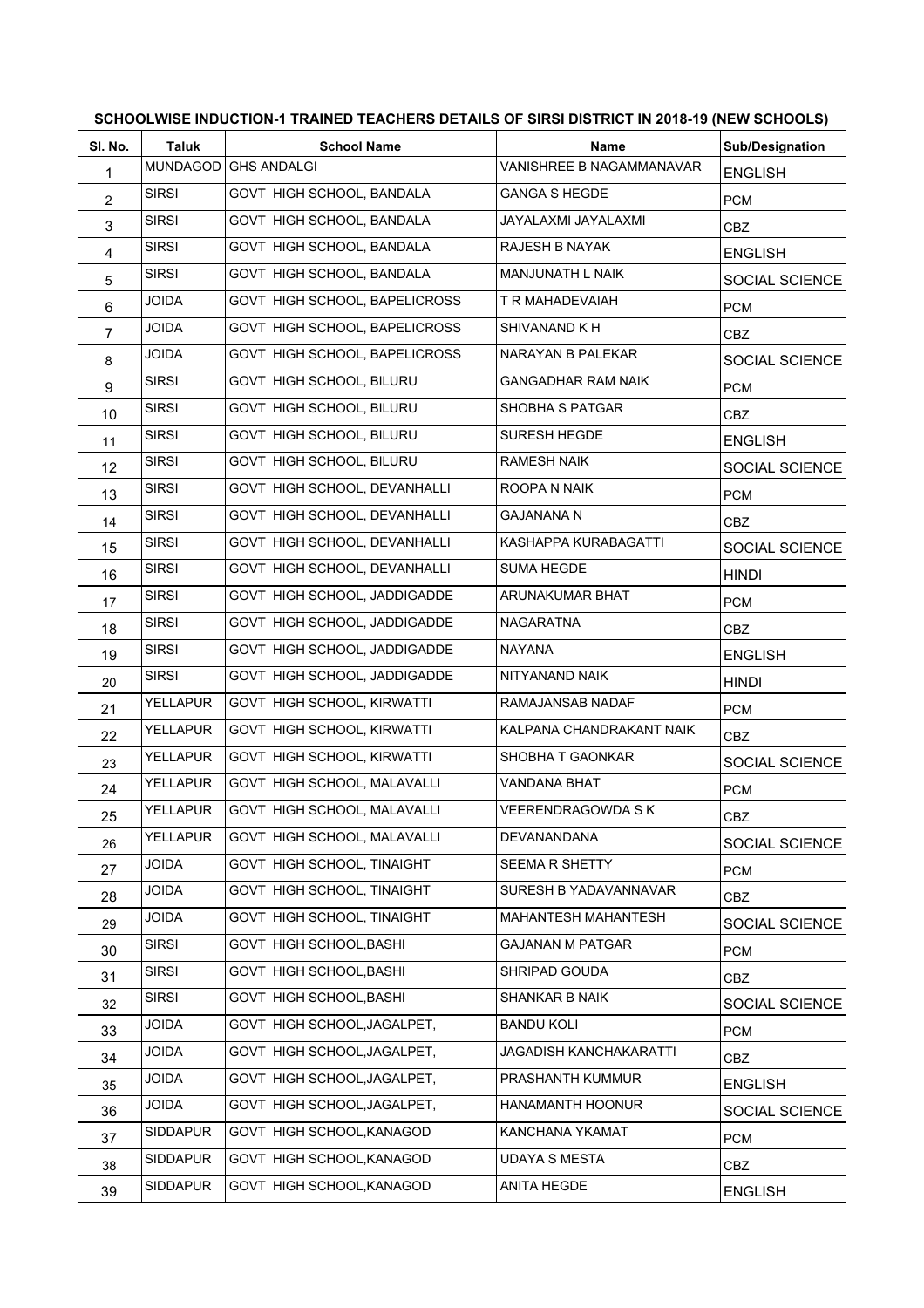| 40 | <b>SIDDAPUR</b> | <b>GOVT HIGH SCHOOL, KANAGOD</b>    | SANDHYA GANESH BHAT           | SOCIAL SCIENCE |
|----|-----------------|-------------------------------------|-------------------------------|----------------|
| 41 |                 | MUNDAGOD GOVT HIGH SCHOOL, KATUR    | ANNAPPA TIMMA NAIK            | <b>PCM</b>     |
| 42 |                 | MUNDAGOD GOVT HIGH SCHOOL, KATUR    | RAVIKALA SHIVAPPA NAIK        | CBZ            |
| 43 |                 | MUNDAGOD GOVT HIGH SCHOOL, KATUR    | ROOPA NAIK                    | <b>ENGLISH</b> |
| 44 |                 | MUNDAGOD GOVT HIGH SCHOOL, KATUR    | SANGEETA G                    | SOCIAL SCIENCE |
| 45 | <b>SIDDAPUR</b> | GOVT HIGH SCHOOL, KOLSIRSI          | SUBRAY M SHET                 | <b>PCM</b>     |
| 46 | SIDDAPUR        | GOVT HIGH SCHOOL, KOLSIRSI          | <b>RASHMI HEGDE</b>           | <b>CBZ</b>     |
| 47 | SIDDAPUR        | GOVT HIGH SCHOOL, KOLSIRSI          | KUBERA NAIK G V               | <b>ENGLISH</b> |
| 48 | <b>SIDDAPUR</b> | GOVT HIGH SCHOOL, KOLSIRSI          | RAMESH VENKATARAMAN HEGDE     | SOCIAL SCIENCE |
| 49 | <b>SIDDAPUR</b> | GOVT HIGH SCHOOL, MANMANE           | HARISH VITTAL BILGI           | <b>PCM</b>     |
| 50 | SIDDAPUR        | GOVT HIGH SCHOOL, MANMANE           | <b>REENA REENA</b>            | CBZ.           |
| 51 | <b>SIRSI</b>    | GOVT HIGH SCHOOL, MANMANE           | <b>MANJUNATH S NAIK</b>       | <b>KANNADA</b> |
| 52 | <b>SIDDAPUR</b> | GOVT HIGH SCHOOL, VANDANE           | <b>UDAYA</b>                  | <b>PCM</b>     |
| 53 | <b>SIDDAPUR</b> | GOVT HIGH SCHOOL, VANDANE           | POORNIMA K GOUDA              | SOCIAL SCIENCE |
| 54 | <b>JOIDA</b>    | GOVT HIGH SCHOOL ASU                | JANARDHAN MADIVAL             | <b>PCM</b>     |
| 55 | JOIDA           | GOVT HIGH SCHOOL ASU                | <b>GURUNATH DV</b>            |                |
| 56 | JOIDA           | GOVT HIGH SCHOOL ASU                | <b>GURUNATH DV</b>            | CBZ            |
| 57 | JOIDA           | GOVT HIGH SCHOOL ASU                | CHAVAN GEETANJALI VIJAY       | <b>CBZ</b>     |
| 58 | JOIDA           | GOVT HIGH SCHOOL ASU                | PANDURANG TIKKOJI             | SOCIAL SCIENCE |
| 59 | <b>SIDDAPUR</b> | GOVT HIGH SCHOOL, NANIKATTA         | CHANDRASHEKHAR M NAIK         | <b>PCM</b>     |
| 60 | <b>SIDDAPUR</b> | GOVT HIGH SCHOOL, NANIKATTA         | <b>ASHAB</b>                  | <b>CBZ</b>     |
| 61 | <b>SIDDAPUR</b> | GOVT HIGH SCHOOL, NANIKATTA         | <b>VISHNU NAIK</b>            | <b>ENGLISH</b> |
| 62 | <b>SIDDAPUR</b> | GOVT HIGH SCHOOL, NANIKATTA         | PURANDHAR LAMBODHAR NAIK      | SOCIAL SCIENCE |
| 63 | YELLAPUR        | GOVT HIGH SCHOOL GULLAPUR           | SUMANGALA R BHAT              | <b>PCM</b>     |
| 64 | YELLAPUR        | <b>GOVT HIGH SCHOOL GULLAPUR</b>    | <b>GEETA TUKARAM PEDNEKAR</b> | <b>CBZ</b>     |
| 65 | <b>YELLAPUR</b> | <b>GOVT HIGH SCHOOL GULLAPUR</b>    | NARAYAN BHAT                  | SOCIAL SCIENCE |
| 66 |                 | MUNDAGOD GOVT HIGH SCHOOL, CHIGALLI | <b>DIVYA GOPAL</b>            | <b>PCM</b>     |
| 67 |                 | MUNDAGOD GOVT HIGH SCHOOL, CHIGALLI | NAGARAJA PANDIT               | <b>CBZ</b>     |
| 68 |                 | MUNDAGOD GOVT HIGH SCHOOL, CHIGALLI | SHOBHA SHETTY                 | <b>ENGLISH</b> |
| 69 |                 | MUNDAGOD GOVT HIGH SCHOOL, CHIGALLI | <b>VIDYA</b>                  | SOCIAL SCIENCE |
| 70 | JOIDA           | GOVT HIGH SCHOOL, RAMANAGAR         | <b>INDUMATI R JOSHI</b>       | <b>CBZ</b>     |
| 71 | JOIDA           | GOVT HIGH SCHOOL, RAMANAGAR         | AMAR SIDAGONDA GAVI           | <b>ENGLISH</b> |
| 72 | JOIDA           | GOVT HIGH SCHOOL, RAMANAGAR         | SHAMSHAD SHAIKH               | SOCIAL SCIENCE |
| 73 | <b>MUNDAGOD</b> | GOVT HIGHSCHOOL, HUNAGUND           | PARIMALA PATIL                | <b>PCM</b>     |
| 74 |                 | MUNDAGOD GOVT HIGHSCHOOL, HUNAGUND  | PRIYA M GOUDAR                | <b>CBZ</b>     |
| 75 |                 | MUNDAGOD GOVT HIGHSCHOOL, HUNAGUND  | TULJAPPA RAMANNA HUMNABAD     | <b>ENGLISH</b> |
| 76 |                 | MUNDAGOD GOVT HIGHSCHOOL, HUNAGUND  | SIDDARUD SHABANI              | SOCIAL SCIENCE |
| 77 | <b>SIRSI</b>    | GOVT URDU HIGH SCHOOL BANAVASI      | UMMESALMA UMMESALMA           | <b>CBZ</b>     |
| 78 | SIRSI           | GOVT URDU HIGH SCHOOL BANAVASI      | <b>AKHILA BHAT</b>            | <b>ENGLISH</b> |
| 79 | SIRSI           | GOVT URDU HIGH SCHOOL BANAVASI      | SHAHANAZ                      | SOCIAL SCIENCE |
| 80 | HALIYAL         | GOVT URDU HIGHSCHOOL, OLD DANDELI   | <b>IMRAN SHAIKH</b>           | <b>PCM</b>     |
| 81 | <b>HALIYAL</b>  | GOVT URDU HIGHSCHOOL, OLD DANDELI   | EJAZ EJAZ                     | CBZ            |